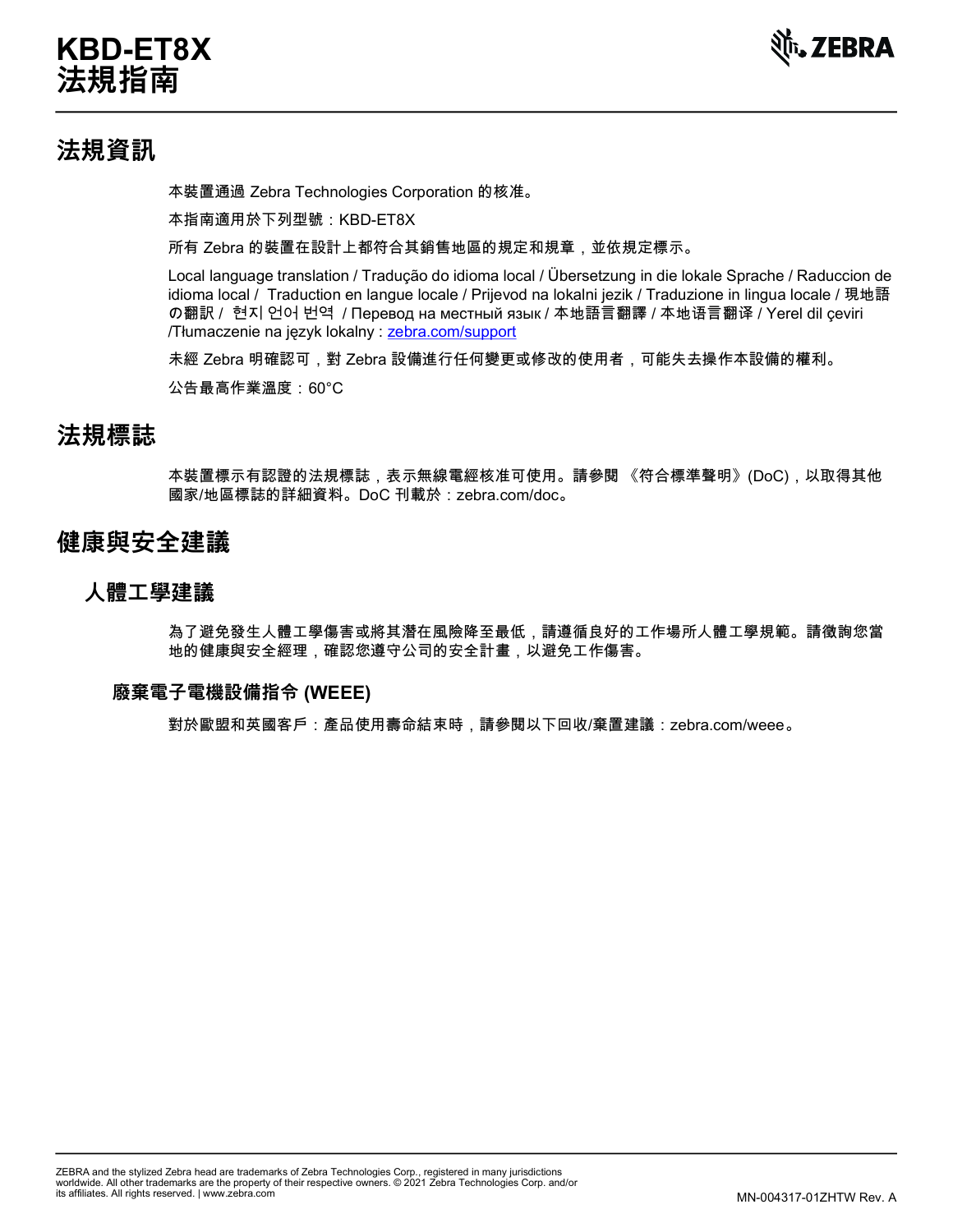## **United States and Canada Regulatory**

#### **Radio Frequency Interference Notices**

This device complies with Part 15 of the FCC Rules. Operation is subject to the following two conditions: (1) this device may not cause harmful interference, and (2) this device must accept any interference received including interference that may cause undesired operation.

**NOTE:** This equipment has been tested and found to comply with the limits for a Class B digital device, pursuant to Part 15 of the FCC rules.These limits are designed to provide reasonable protection against harmful interference in a residential installation. This equipment generates, uses and can radiate radio frequency energy and, if not installed and used in accordance with the instructions, may cause harmful interference to radio communications. However, there is no guarantee that interference will not occur in a particular installation. If this equipment does cause harmful interference to radio or television reception, which can be determined by turning the equipment off and on, the user is encouraged to try to correct the interference by one or more of the following measures:

- **•** Reorient or relocate the receiving antenna.
- **•** Increase the separation between the equipment and receiver.
- **•** Connect the equipment into an outlet on a circuit different from that to which the receiver is connected.
- **•** Consult the dealer or an experienced radio/TV technician for help.

#### **Radio Frequency Interference Requirements – Canada**

Innovation, Science and Economic Development Canada ICES-003 Compliance Label: CAN ICES-3 ([B])/NMB-3([B])

#### **Hazardous Locations**

#### **Class 1 Div 2 Product Regulatory Information**

The following regulatory statements apply only to the Class 1 Div 2 products. The Class 1 Div 2 products are marked UL Listed 3JDT.

#### **Informations réglementaires sur les produits de classe 1, division 2**

Les déclarations réglementaires suivantes ne s'appliquent qu'aux produits de classe 1, division 2. Les produits Class 1 Div 2 sont marqués UL Listed 3JDT

## **中国**

通过访问以下网址可下载当地语言支持的产品说明书 <u>[zebra.com/support](http://www.zebra.com/support)</u>

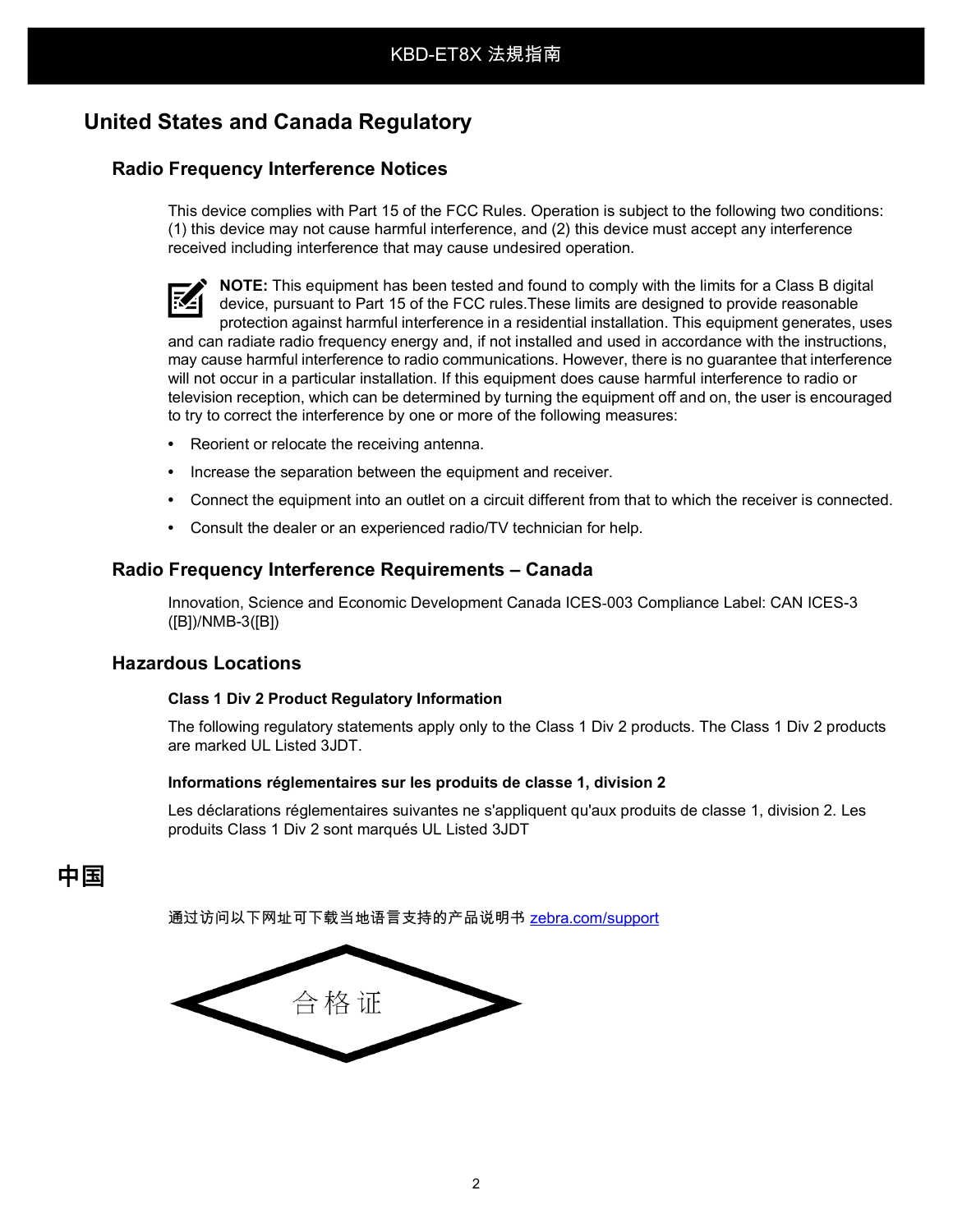# **Евразийский Таможенный Союз (EAC)**

Данный продукт соответствует требованиям знака EAC.

# EAC

## **TÜRK WEEE Uyumluluk Beyanı**

EEE Yönetmeliğine Uygundur.